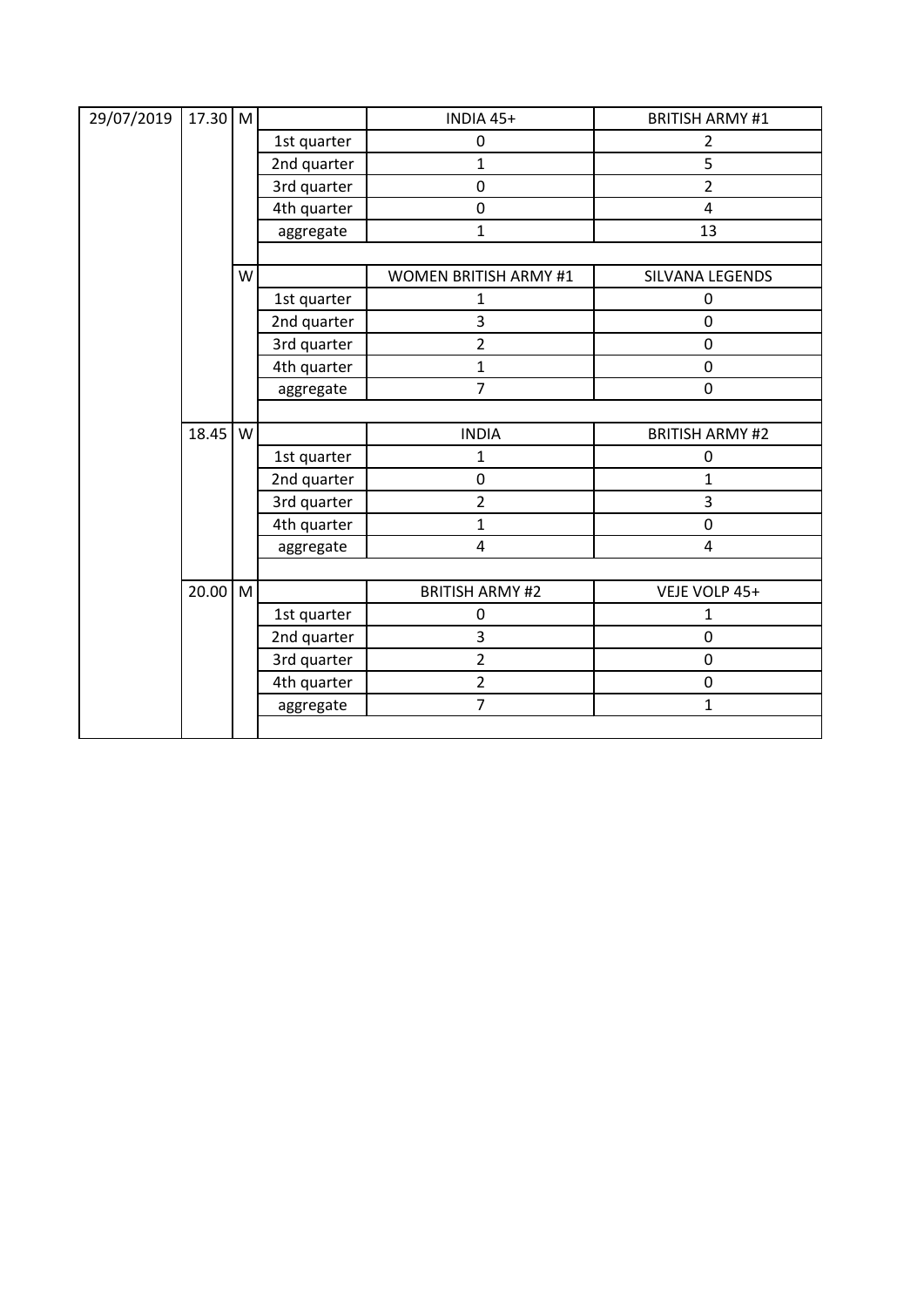| 30/07/2019 | $17.30 \mid M \mid$ |                  |             | INDIA 45+              | <b>BRITISH ARMY #2</b> |  |  |
|------------|---------------------|------------------|-------------|------------------------|------------------------|--|--|
|            |                     |                  | 1st quarter | $\pmb{0}$              | $\mathbf{1}$           |  |  |
|            |                     |                  | 2nd quarter | $\boldsymbol{0}$       | $\mathbf{1}$           |  |  |
|            |                     |                  | 3rd quarter | $\boldsymbol{0}$       | 6                      |  |  |
|            |                     |                  | 4th quarter | $\boldsymbol{0}$       | $\mathbf 0$            |  |  |
|            |                     |                  | aggregate   | $\boldsymbol{0}$       | 8                      |  |  |
|            |                     |                  |             |                        |                        |  |  |
|            |                     | W                |             | <b>WOMEN INDIA</b>     | <b>BRITISH ARMY #1</b> |  |  |
|            |                     |                  | 1st quarter | 0                      | 4                      |  |  |
|            |                     |                  | 2nd quarter | $\mathbf{1}$           | $\overline{4}$         |  |  |
|            |                     |                  | 3rd quarter | $\mathbf{1}$           | 3                      |  |  |
|            |                     |                  | 4th quarter | $\mathbf 1$            | $\overline{2}$         |  |  |
|            |                     |                  | aggregate   | 3                      | 13                     |  |  |
|            |                     |                  |             |                        |                        |  |  |
|            | 18.45               | W                |             | SILVANA LEGENDS        | <b>BRITISH ARMY #2</b> |  |  |
|            |                     |                  | 1st quarter | $\mathbf 0$            | $\boldsymbol{0}$       |  |  |
|            |                     | $\boldsymbol{0}$ |             |                        |                        |  |  |
|            |                     |                  | 3rd quarter | $\mathbf 0$            |                        |  |  |
|            |                     |                  | 4th quarter | $\mathbf{1}$           | $\mathbf 0$            |  |  |
|            |                     |                  | aggregate   | $\mathbf{1}$           | $\mathbf 0$            |  |  |
|            |                     |                  |             |                        |                        |  |  |
|            | 20.00               | M                |             | <b>BRITISH ARMY #1</b> | VEJE VOLP 45+          |  |  |
|            |                     |                  | 1st quarter | $\mathbf{1}$           | $\boldsymbol{0}$       |  |  |
|            |                     |                  | 2nd quarter | $\boldsymbol{0}$       | $\mathbf{1}$           |  |  |
|            |                     |                  | 3rd quarter | $\mathbf{1}$           | $\mathbf 0$            |  |  |
|            |                     |                  | 4th quarter | $\boldsymbol{0}$       | $\mathbf 0$            |  |  |
|            |                     |                  |             |                        |                        |  |  |
|            |                     |                  | aggregate   | $\overline{2}$         | $\mathbf{1}$           |  |  |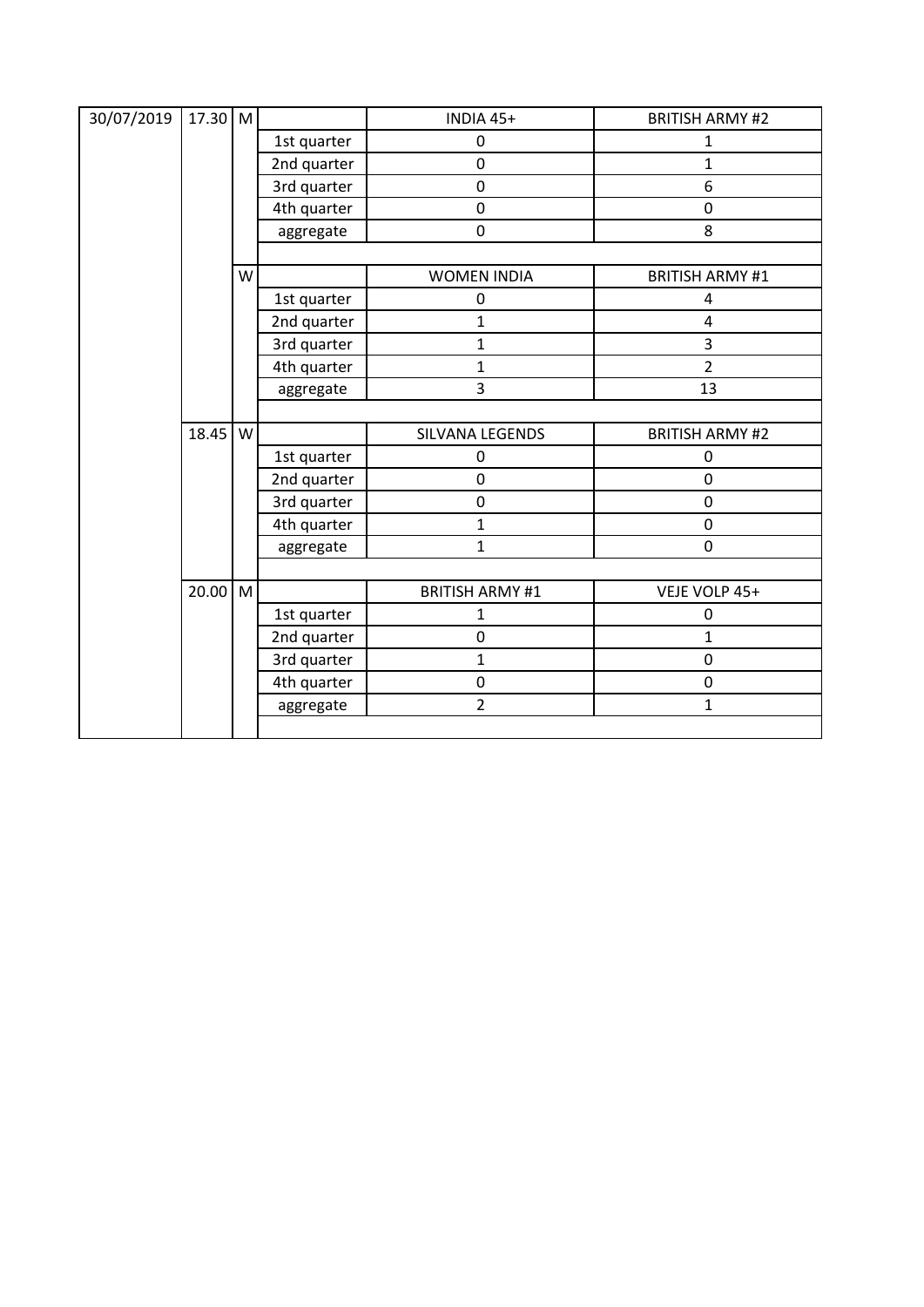$\overline{\mathbf{I}}$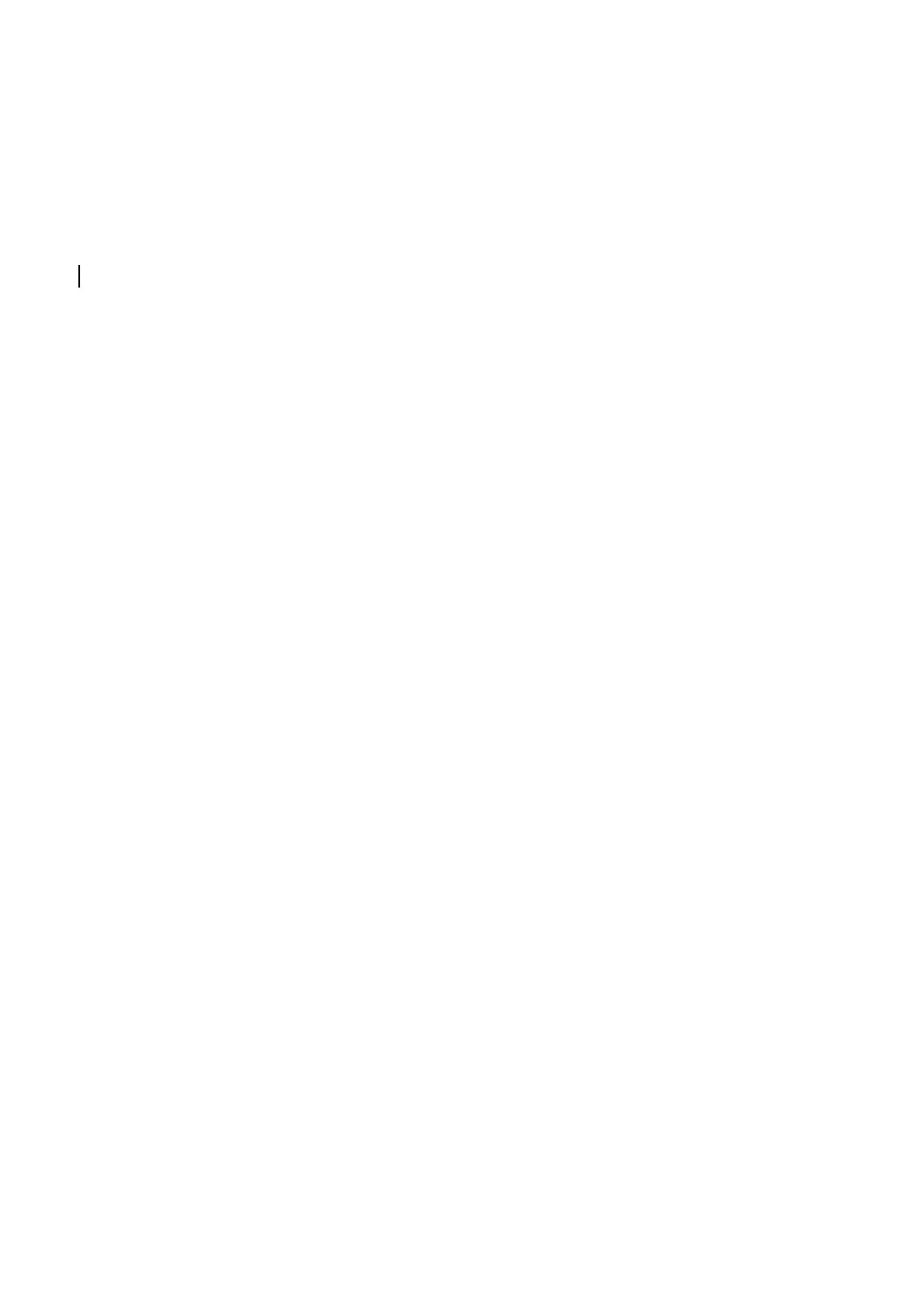| 31/07/2019 | 17.30 | M         |                        | <b>BRITISH ARMY #1</b> | <b>BRITISH ARMY #2</b> |  |  |  |
|------------|-------|-----------|------------------------|------------------------|------------------------|--|--|--|
|            |       |           | 1st quarter            | 0                      | $\mathbf{1}$           |  |  |  |
|            |       |           | 2nd quarter            | 0                      | $\mathbf{1}$           |  |  |  |
|            |       |           | 3rd quarter            | $\mathbf{1}$           | $\mathbf{1}$           |  |  |  |
|            |       |           | 4th quarter            | $\mathbf{1}$           | 3                      |  |  |  |
|            |       |           | aggregate              | $\overline{2}$         | 6                      |  |  |  |
|            |       |           |                        |                        |                        |  |  |  |
|            | 18.45 | W         |                        | SILVANA LEGENDS        | <b>INDIA</b>           |  |  |  |
|            |       |           | 1st quarter            | 0                      | $\boldsymbol{0}$       |  |  |  |
|            |       |           | 2nd quarter            | 1                      | $\boldsymbol{0}$       |  |  |  |
|            |       |           | 3rd quarter            | $\mathbf{1}$           | $\mathbf 0$            |  |  |  |
|            |       |           | 4th quarter            | $\mathbf{1}$           | $\overline{2}$         |  |  |  |
|            |       |           | aggregate              | 3                      | $\overline{2}$         |  |  |  |
|            |       |           |                        |                        |                        |  |  |  |
|            |       | W         | <b>BRITISH ARMY #1</b> |                        | <b>BRITISH ARMY #2</b> |  |  |  |
|            |       |           | 1st quarter            | 4                      | $\mathbf{1}$           |  |  |  |
|            |       |           | 2nd quarter            | $\mathbf{1}$           | 0                      |  |  |  |
|            |       |           | 3rd quarter            | 0                      | $\mathbf 0$            |  |  |  |
|            |       |           | 4th quarter            | 0<br>0                 |                        |  |  |  |
|            |       |           | aggregate              | 5                      | $\mathbf{1}$           |  |  |  |
|            |       |           |                        |                        |                        |  |  |  |
|            | 20.00 | ${\sf M}$ |                        | INDIA 45+              | VEJE VOLP 45+          |  |  |  |
|            |       |           | 1st quarter            | 1                      | $\overline{2}$         |  |  |  |
|            |       |           | 2nd quarter            | $\mathbf 0$            | $\boldsymbol{0}$       |  |  |  |
|            |       |           | 3rd quarter            | $\overline{2}$         | $\mathbf 0$            |  |  |  |
|            |       |           | 4th quarter            | $\boldsymbol{0}$       | 3                      |  |  |  |
|            |       |           | aggregate              | 5                      |                        |  |  |  |
|            |       |           |                        |                        |                        |  |  |  |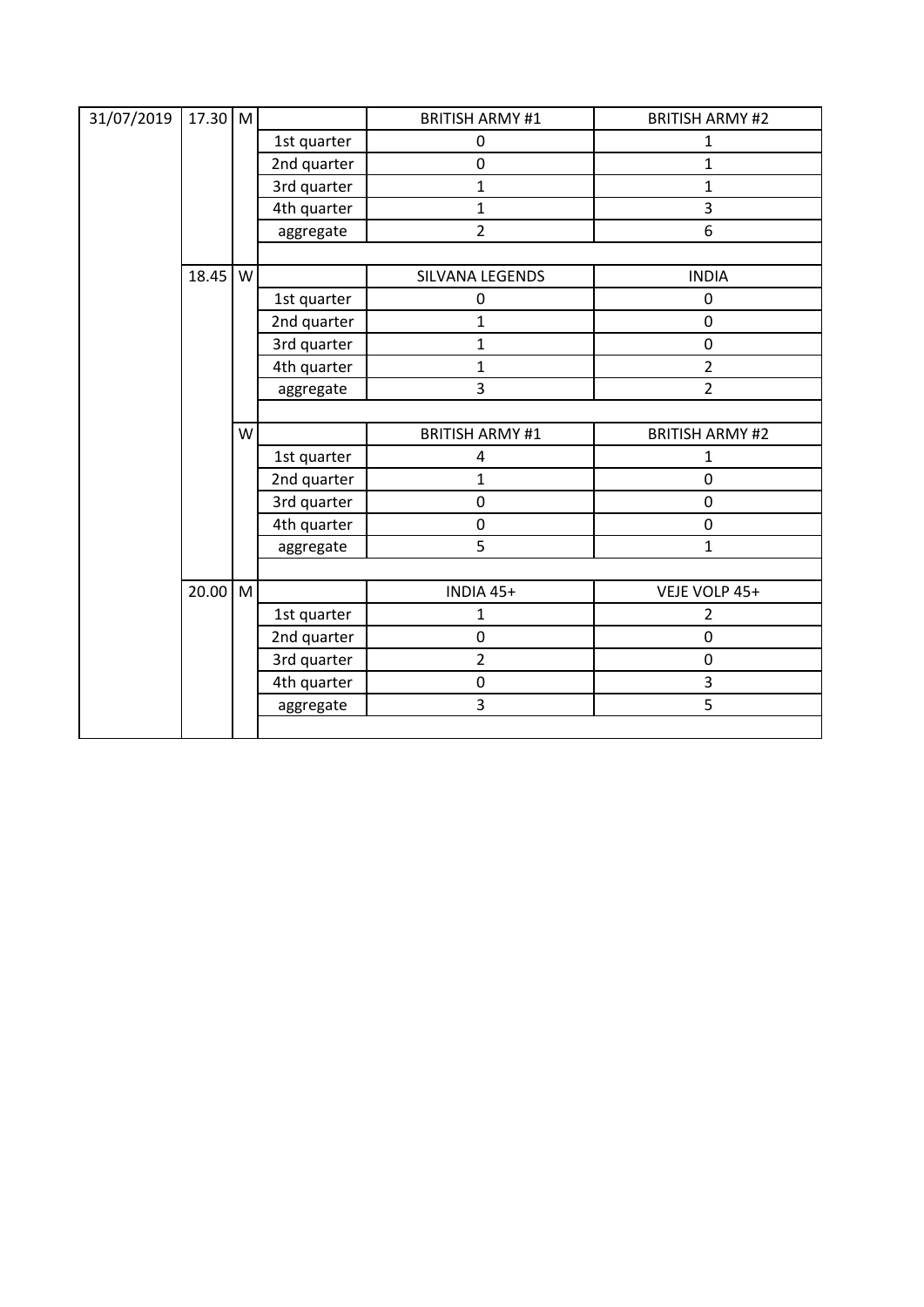$\overline{\mathbf{I}}$